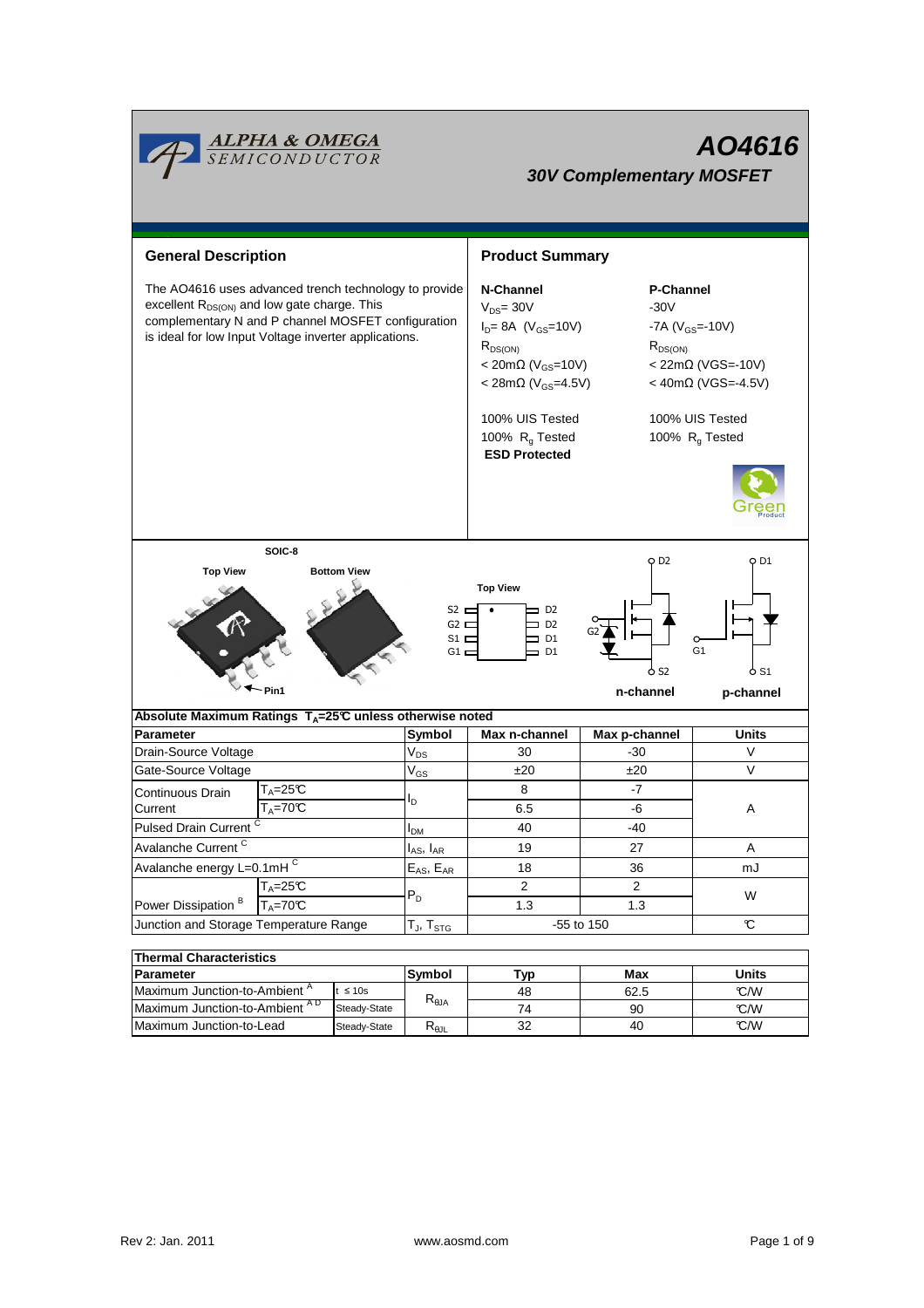

| Symbol                        | <b>Parameter</b>                      | <b>Conditions</b>                                                                                 |                     | Min | Typ  | <b>Max</b> | <b>Units</b> |  |  |
|-------------------------------|---------------------------------------|---------------------------------------------------------------------------------------------------|---------------------|-----|------|------------|--------------|--|--|
| <b>STATIC PARAMETERS</b>      |                                       |                                                                                                   |                     |     |      |            |              |  |  |
| <b>BV<sub>DSS</sub></b>       | Drain-Source Breakdown Voltage        | $I_D = 250 \mu A$ , $V_{GS} = 0V$                                                                 |                     | 30  |      |            | V            |  |  |
| $I_{DSS}$                     | Zero Gate Voltage Drain Current       | $V_{DS}$ =30V, $V_{GS}$ =0V<br>$T_{J} = 55^{\circ}C$                                              |                     |     |      | 1          | μA           |  |  |
|                               |                                       |                                                                                                   |                     |     |      | 5          |              |  |  |
| l <sub>GSS</sub>              | Gate-Body leakage current             | $V_{DS} = 0V$ , $V_{GS} = \pm 16V$                                                                |                     |     |      | 10         | μA           |  |  |
| $V_{GS(th)}$                  | Gate Threshold Voltage                | $V_{DS} = V_{GS} I_D = 250 \mu A$                                                                 |                     | 1.2 | 1.8  | 2.4        | V            |  |  |
| $I_{D(ON)}$                   | On state drain current                | $V_{GS}$ =10V, $V_{DS}$ =5V                                                                       |                     | 40  |      |            | A            |  |  |
| $R_{DS(ON)}$                  | Static Drain-Source On-Resistance     | $V_{GS}$ =10V, $I_D$ =8A                                                                          |                     |     | 16.5 | 20         |              |  |  |
|                               |                                       |                                                                                                   | $T_i = 125^\circ C$ |     | 23   | 28         | $m\Omega$    |  |  |
|                               |                                       | $V_{GS}$ =4.5V, $I_D$ =6A                                                                         |                     |     | 19.5 | 28         | $m\Omega$    |  |  |
| $g_{FS}$                      | <b>Forward Transconductance</b>       | $V_{DS}=5V$ , $I_D=8A$                                                                            |                     |     | 30   |            | S            |  |  |
| $V_{SD}$                      | Diode Forward Voltage                 | $IS=1A, VGS=0V$                                                                                   |                     |     | 0.75 | 1          | $\vee$       |  |  |
| $I_{\rm S}$                   | Maximum Body-Diode Continuous Current |                                                                                                   |                     |     |      | 2.5        | A            |  |  |
| <b>DYNAMIC PARAMETERS</b>     |                                       |                                                                                                   |                     |     |      |            |              |  |  |
| $C_{\rm iss}$                 | Input Capacitance                     | $V_{GS}$ =0V, $V_{DS}$ =15V, f=1MHz                                                               |                     | 600 | 740  | 888        | pF           |  |  |
| $C_{\rm oss}$                 | <b>Output Capacitance</b>             |                                                                                                   |                     | 77  | 110  | 145        | рF           |  |  |
| $C_{\text{rss}}$              | Reverse Transfer Capacitance          |                                                                                                   |                     | 50  | 82   | 115        | pF           |  |  |
| $R_{q}$                       | Gate resistance                       | $V_{GS}$ =0V, $V_{DS}$ =0V, f=1MHz                                                                |                     | 0.5 | 1.1  | 1.7        | Ω            |  |  |
|                               | <b>SWITCHING PARAMETERS</b>           |                                                                                                   |                     |     |      |            |              |  |  |
| $Q_q(10V)$                    | <b>Total Gate Charge</b>              | $V_{GS}$ =10V, $V_{DS}$ =15V, $I_{D}$ =8A                                                         |                     | 12  | 15   | 18         | nC           |  |  |
| $Q_q(4.5V)$                   | <b>Total Gate Charge</b>              |                                                                                                   |                     | 6   | 7.5  | 9          | nC           |  |  |
| $Q_{gs}$                      | Gate Source Charge                    |                                                                                                   |                     |     | 2.5  |            | nC           |  |  |
| $Q_{gd}$                      | Gate Drain Charge                     |                                                                                                   |                     |     | 3    |            | nC           |  |  |
| $t_{D(0n)}$                   | Turn-On DelayTime                     |                                                                                                   |                     |     | 5    |            | ns           |  |  |
| t,                            | Turn-On Rise Time                     | $V_{\text{GS}} = 10V$ , $V_{\text{DS}} = 15V$ , $R_1 = 1.8\Omega$ ,<br>$R_{\text{GEN}} = 3\Omega$ |                     |     | 3.5  |            | ns           |  |  |
| $t_{D(off)}$                  | Turn-Off DelayTime                    |                                                                                                   |                     |     | 19   |            | ns           |  |  |
| $\mathbf{t}_\text{f}$         | <b>Turn-Off Fall Time</b>             |                                                                                                   |                     |     | 3.5  |            | ns           |  |  |
| $\mathfrak{t}_{\mathfrak{m}}$ | Body Diode Reverse Recovery Time      | $I_F = 8A$ , dl/dt=500A/ $\mu$ s                                                                  |                     | 6   | 8    | 10         | ns           |  |  |
| $Q_{rr}$                      | Body Diode Reverse Recovery Charge    | $I_F = 8A$ , dl/dt=500A/us                                                                        |                     | 14  | 18   | 22         | nC           |  |  |

A. The value of R<sub>θJA</sub> is measured with the device mounted on 1in<sup>2</sup> FR-4 board with 2oz. Copper, in a still air environment with T<sub>A</sub> =25℃. The value in any given application depends on the user's specific board design.

B. The power dissipation P<sub>D</sub> is based on T<sub>J(MAX)</sub>=150°C, using  $\leq 10$ s junction-to-ambient thermal resistance.

C. Repetitive rating, pulse width limited by junction temperature  $T_{J(MAX)}=150$ °C. Ratings are based on low frequency and duty cycles to keep  $initialT_J=25^{\circ}C$ .

D. The  $R_{\theta JA}$  is the sum of the thermal impedence from junction to lead  $R_{\theta JL}$  and lead to ambient.

E. The static characteristics in Figures 1 to 6 are obtained using <300µs pulses, duty cycle 0.5% max.

F. These curves are based on the junction-to-ambient thermal impedence which is measured with the device mounted on 1in<sup>2</sup> FR-4 board with 2oz. Copper, assuming a maximum junction temperature of T<sub>J(MAX)</sub>=150°C. The SOA curve provides a single pulse ratin g.

THIS PRODUCT HAS BEEN DESIGNED AND QUALIFIED FOR THE CONSUMER MARKET. APPLICATIONS OR USES AS CRITICAL COMPONENTS IN LIFE SUPPORT DEVICES OR SYSTEMS ARE NOT AUTHORIZED. AOS DOES NOT ASSUME ANY LIABILITY ARISING OUT OF SUCH APPLICATIONS OR USES OF ITS PRODUCTS. AOS RESERVES THE RIGHT TO IMPROVE PRODUCT DESIGN, FUNCTIONS AND RELIABILITY WITHOUT NOTICE.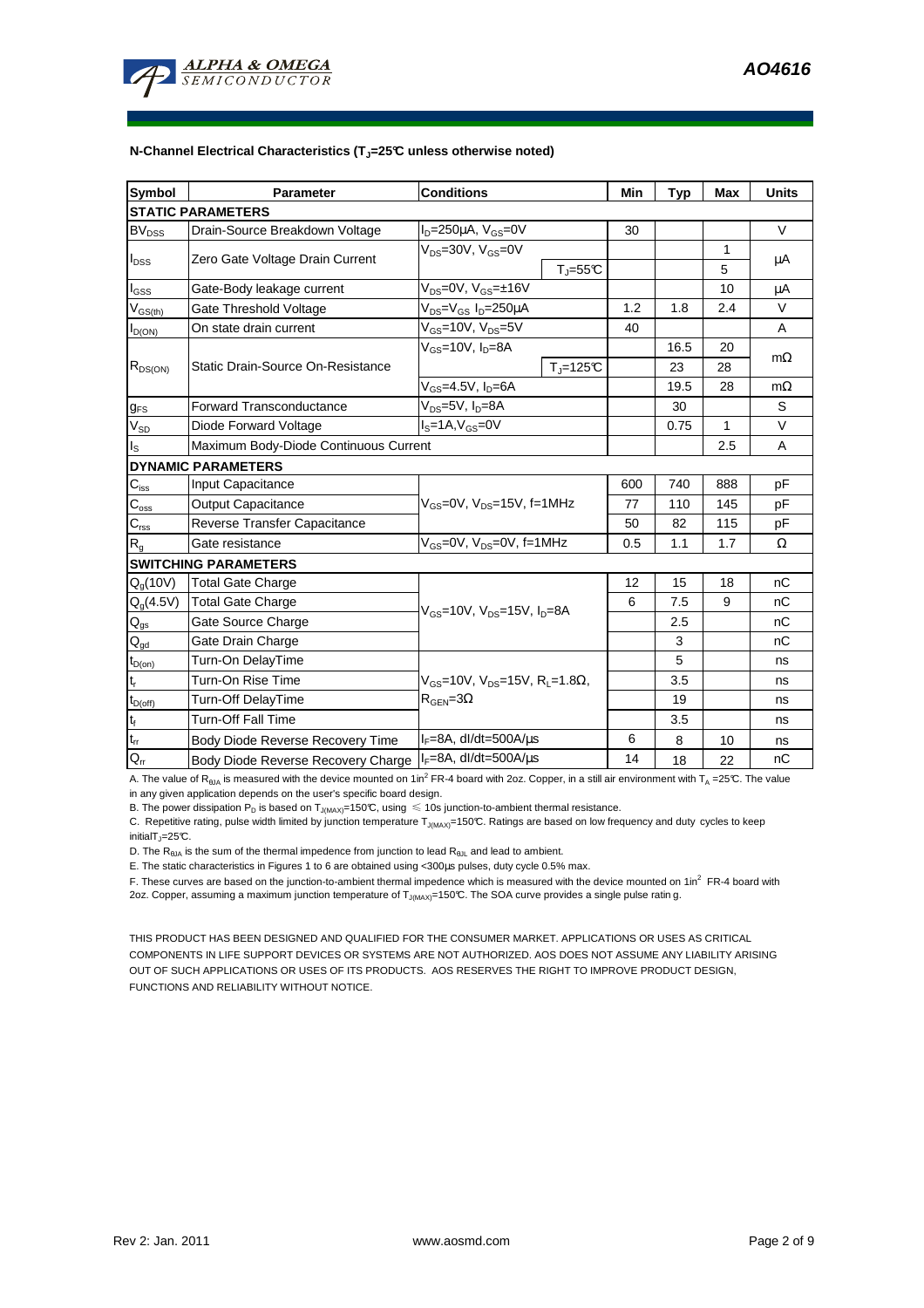

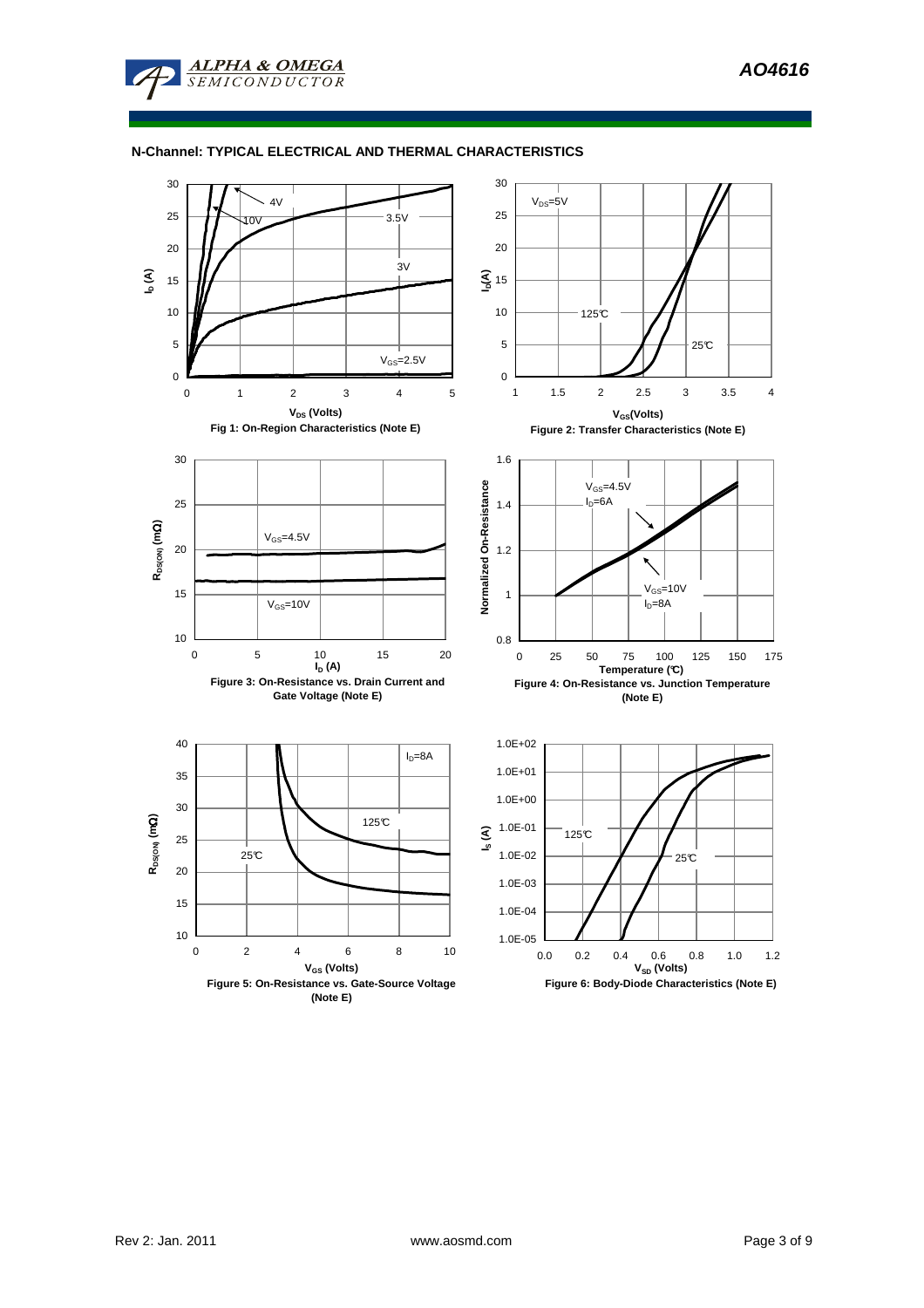



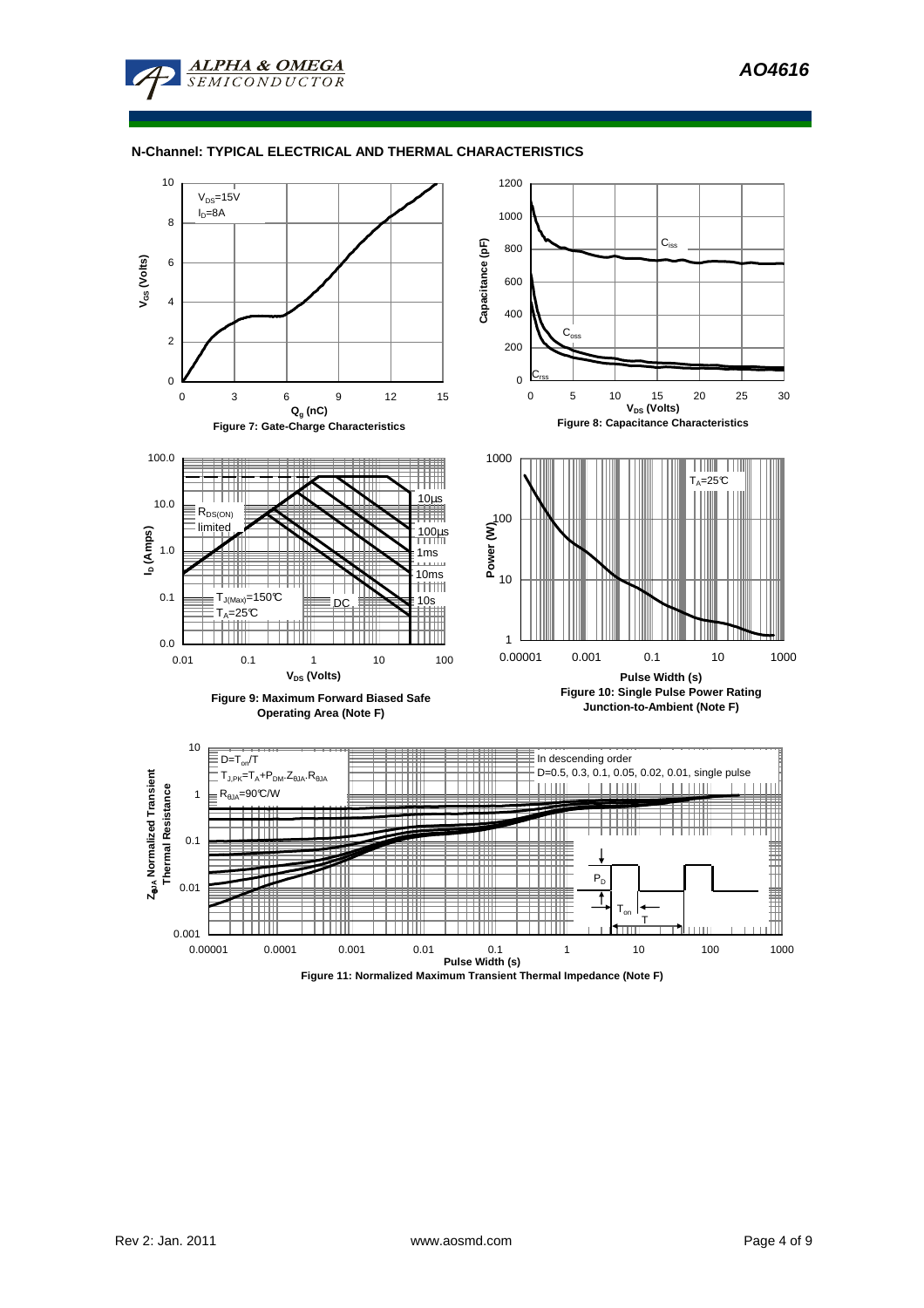

10%

90%

 $\overline{a}$ 

### Gate Charge Test Circuit & Waveform





Resistive Switching Test Circuit & Waveforms



# Unclamped Inductive Switching (UIS) Test Circuit & Waveforms





t<sub>off</sub>

#### Diode Recovery Test Circuit & Waveforms



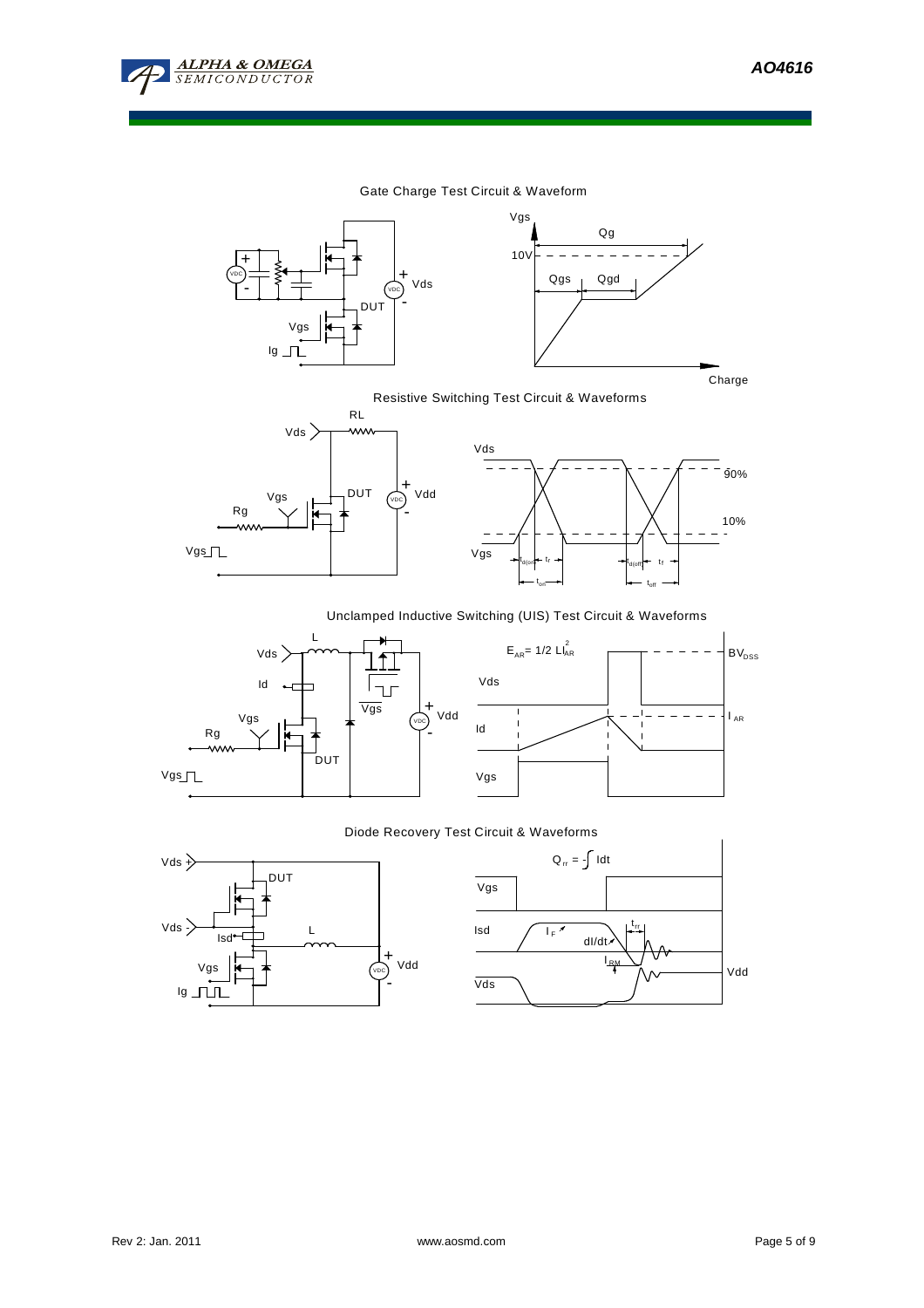

#### **P-Channel Electrical Characteristics (TJ=25°C unless otherwise noted)**

| <b>Symbol</b>                              | <b>Parameter</b>                      | <b>Conditions</b>                                                                                         |                | Min            | <b>Typ</b> | <b>Max</b> | <b>Units</b> |  |
|--------------------------------------------|---------------------------------------|-----------------------------------------------------------------------------------------------------------|----------------|----------------|------------|------------|--------------|--|
| <b>STATIC PARAMETERS</b>                   |                                       |                                                                                                           |                |                |            |            |              |  |
| <b>BV<sub>DSS</sub></b>                    | Drain-Source Breakdown Voltage        | $I_{D} = -250 \mu A$ , $V_{GS} = 0V$                                                                      |                | $-30$          |            |            | V            |  |
| $I_{DSS}$                                  | Zero Gate Voltage Drain Current       | $\rm V_{\rm DS}$ =-30V, V $\rm_{GS}$ =0V                                                                  |                |                |            | -1         | μA           |  |
|                                            |                                       |                                                                                                           | $T = 55C$      |                |            | -5         |              |  |
| $I_{GSS}$                                  | Gate-Body leakage current             | $V_{DS}=$ 0V, $V_{GS}=$ ±20V                                                                              |                |                |            | 100        | nA           |  |
| $\mathsf{V}_{\mathsf{GS}(\underline{th})}$ | Gate Threshold Voltage                | $\rm V_{\rm DS}$ = $\rm V_{\rm GS}$ I <sub>D</sub> =-250µA                                                |                | $-1.4$         | $-2.0$     | $-2.5$     | $\vee$       |  |
| $I_{D(ON)}$                                | On state drain current                | $V_{GS}$ =-10V, V <sub>DS</sub> =-5V                                                                      |                | $-40$          |            |            | Α            |  |
| $R_{DS(ON)}$                               | Static Drain-Source On-Resistance     | $V_{GS}$ =-10V, I <sub>D</sub> =-7A                                                                       |                |                | 17.5       | 22         |              |  |
|                                            |                                       |                                                                                                           | $T_{J}$ =125°C |                | 24.5       | 33         | $m\Omega$    |  |
|                                            |                                       | $\overline{V_{GS}}$ =-4.5 $V$ , I <sub>D</sub> =-3.5A                                                     |                |                | 27.5       | 40         | $m\Omega$    |  |
| $g_{FS}$                                   | <b>Forward Transconductance</b>       | $V_{DS}$ =-5V, I <sub>D</sub> =-7A                                                                        |                |                | 24         |            | S            |  |
| $V_{SD}$                                   | Diode Forward Voltage                 | $IS=-1A,VGS=0V$                                                                                           |                |                | $-0.75$    | $-1$       | $\vee$       |  |
| $I_{\text{S}}$                             | Maximum Body-Diode Continuous Current |                                                                                                           |                |                |            | $-2.5$     | Α            |  |
|                                            | <b>DYNAMIC PARAMETERS</b>             |                                                                                                           |                |                |            |            |              |  |
| $C_{\text{iss}}$                           | Input Capacitance                     | $V_{GS}$ =0V, $V_{DS}$ =-15V, f=1MHz                                                                      |                | 830            | 1040       | 1250       | pF           |  |
| $C_{\rm oss}$                              | <b>Output Capacitance</b>             |                                                                                                           |                | 125            | 180        | 235        | pF           |  |
| $\mathbf{C}_{\text{rss}}$                  | Reverse Transfer Capacitance          |                                                                                                           |                | 75             | 125        | 175        | pF           |  |
| $R_{g}$                                    | Gate resistance                       | $V_{GS}$ =0V, $V_{DS}$ =0V, f=1MHz                                                                        |                | $\overline{2}$ | 4          | 6          | $\Omega$     |  |
| <b>SWITCHING PARAMETERS</b>                |                                       |                                                                                                           |                |                |            |            |              |  |
| $Q_q(10V)$                                 | <b>Total Gate Charge</b>              | $V_{\text{GS}} = 10V$ , $V_{\text{DS}} = -15V$ , $I_{\text{DS}} = -7A$                                    |                | 15             | 19         | 23         | nC           |  |
| $Q_g(4.5V)$                                | <b>Total Gate Charge</b>              |                                                                                                           |                | 7.5            | 9.6        | 12         | nC           |  |
| $Q_{gs}$                                   | Gate Source Charge                    |                                                                                                           |                |                | 3.6        |            | пC           |  |
| $\mathsf{Q}_{\underline{\mathsf{gd}}}$     | Gate Drain Charge                     |                                                                                                           |                |                | 4.6        |            | nC           |  |
| $t_{D(on)}$                                | Turn-On DelayTime                     |                                                                                                           |                |                | 10         |            | ns           |  |
| $t_r$                                      | Turn-On Rise Time                     | $V_{\text{GS}}$ =10V, $V_{\text{DS}}$ =-15V, R <sub>1</sub> =2.2 $\Omega$ ,<br>$R_{\text{GEN}} = 3\Omega$ |                |                | 5.5        |            | ns           |  |
| $t_{D(\text{off})}$                        | Turn-Off DelayTime                    |                                                                                                           |                |                | 26         |            | ns           |  |
| $\mathbf{t}_\text{f}$                      | Turn-Off Fall Time                    |                                                                                                           |                |                | 9          |            | ns           |  |
| $t_{rr}$                                   | Body Diode Reverse Recovery Time      | $I_F$ =-7A, dl/dt=500A/ $\mu$ s                                                                           |                |                | 11.5       | 15         | ns           |  |
| $Q_{rr}$                                   | Body Diode Reverse Recovery Charge    | $I_F$ =-7A, dl/dt=500A/ $\mu$ s                                                                           |                |                | 25         | 32.5       | nC           |  |

A. The value of R<sub>θJA</sub> is measured with the device mounted on 1in<sup>2</sup> FR-4 board with 2oz. Copper, in a still air environment with T<sub>A</sub> =25℃. The value in any given application depends on the user's specific board design.

B. The power dissipation P<sub>D</sub> is based on T<sub>J(MAX)</sub>=150°C, using  $\leq 10$ s junction-to-ambient thermal resistance.

C. Repetitive rating, pulse width limited by junction temperature  $T_{J(MAX)}=150$ °C. Ratings are based on low frequency and duty cycles to keep  $initialT_J=25^{\circ}C$ .

D. The  $R_{\theta JA}$  is the sum of the thermal impedence from junction to lead  $R_{\theta JL}$  and lead to ambient.

E. The static characteristics in Figures 1 to 6 are obtained using <300µs pulses, duty cycle 0.5% max.

F. These curves are based on the junction-to-ambient thermal impedence which is measured with the device mounted on 1in<sup>2</sup> FR-4 board with 2oz. Copper, assuming a maximum junction temperature of T<sub>J(MAX)</sub>=150°C. The SOA curve provides a single pulse ratin g.

THIS PRODUCT HAS BEEN DESIGNED AND QUALIFIED FOR THE CONSUMER MARKET. APPLICATIONS OR USES AS CRITICAL COMPONENTS IN LIFE SUPPORT DEVICES OR SYSTEMS ARE NOT AUTHORIZED. AOS DOES NOT ASSUME ANY LIABILITY ARISING OUT OF SUCH APPLICATIONS OR USES OF ITS PRODUCTS. AOS RESERVES THE RIGHT TO IMPROVE PRODUCT DESIGN, FUNCTIONS AND RELIABILITY WITHOUT NOTICE.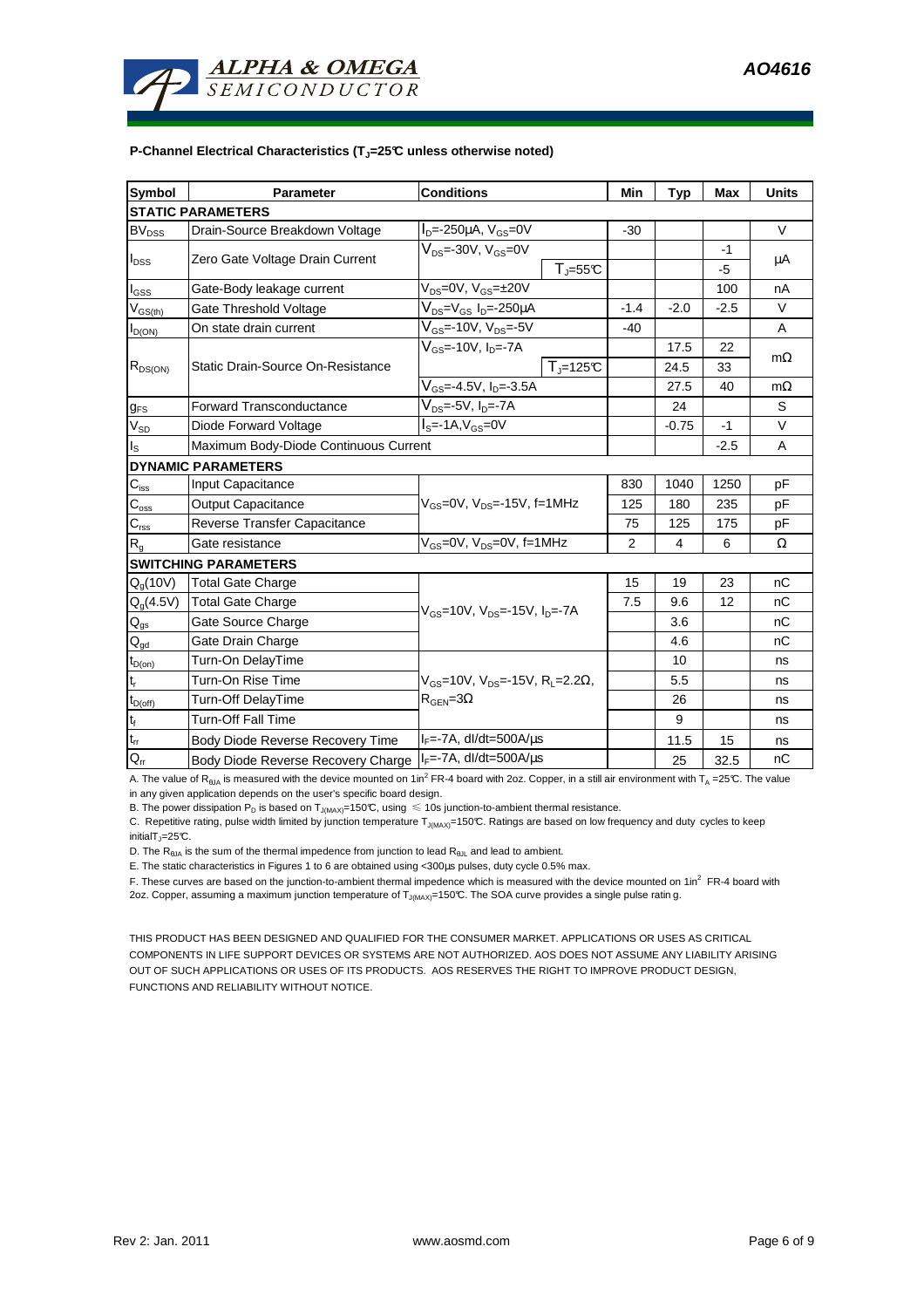

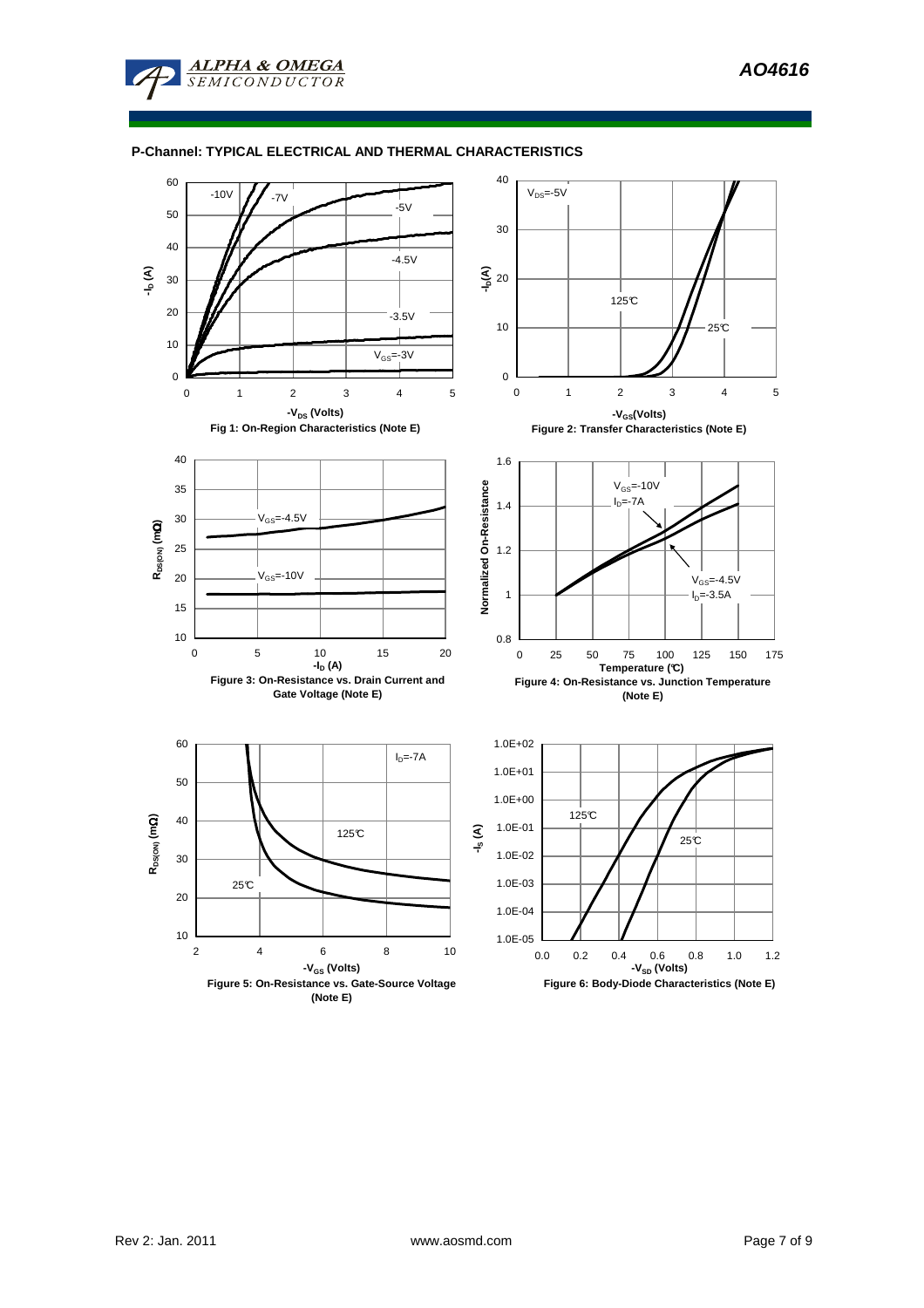



**Figure 11: Normalized Maximum Transient Thermal Impedance (Note F)**